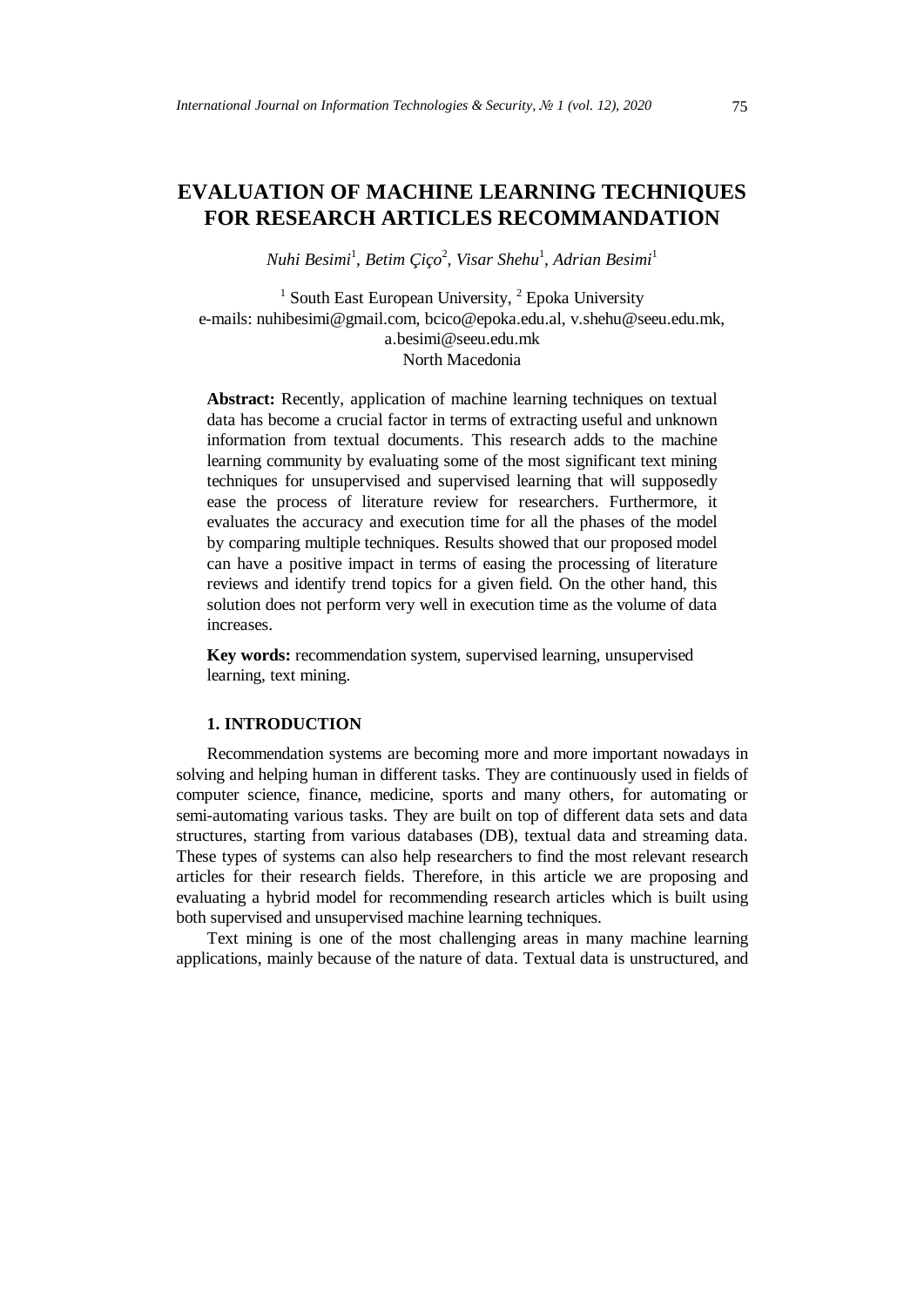as such requires additional pre-processing steps. Two of the most important measurements when applying machine learning techniques, and especially when dealing with unstructured textual data are: accuracy and performance. Accuracy issues come as a result of the variety of data, and performance issues as a result of the huge volume. In order to tackle the above-mentioned issues, one must establish a well-defined strategy on storing and processing "Big Data".

Various models and techniques are proposed for overcoming these two challenges, which include distributed environments for parallel processing, cloud platforms, high computing resources, GPU processing, etc. [2, 3, 4]. In one hand, distributed environments for parallel processing are widely used and arguably the most suitable for Big Data [5, 6].

Statistical and analytical algorithms recently have shown very promising results working with structured data. However, analyzing semi-structured and unstructured data is not a straightforward task. Most proposed solutions are ad-hoc solutions which are applied to specific problems.

Researches spent too much time in reading others work and finding research questions. This process requires lots of effort in reading and classifying the relevant papers. The process of literature review is a challenge task for new researchers on different fields of study. Through the proposal in this article we try to ease the process of literature review and speed up the time for defining the research problem.

The goal of this article is to present and evaluate the proposed model for recommending research articles. This represents a novel model which is based on machine learning algorithms and it consists of three phases. In this article we present the overall accuracy of the model and the accuracy of the individual phases. In order to identify and calculate the accuracy, multiple supervised and unsupervised techniques are taken into consideration. These techniques are taken into consideration in order to identify the most suitable ones for our case for each individual phase. The primary hypothesis is that we can ease the process of literature review for researchers and identify trend topics for a given field.

To evaluate existing techniques and propose the best approach, we have tested 15 supervised learning techniques for Phase 1 and 3 unsupervised learning techniques for Phase 2 on two different datasets. For this purpose, we conducted two studies. First, evaluation the accuracy of the unsupervised learning techniques which represents the phase 1 of our model. Second, evaluating the accuracy of the supervised learning techniques which represents the phase 2 of our model.

In Section 2 we are going to present our proposed model, the methods used, the datasets and the environment where all the experiments are performed. Section 3 presents the results where the focus is the accuracy of each step independently and the overall system accuracy. In Section 4 we present the summary and the interpretation of results along with limitations and implications of this system.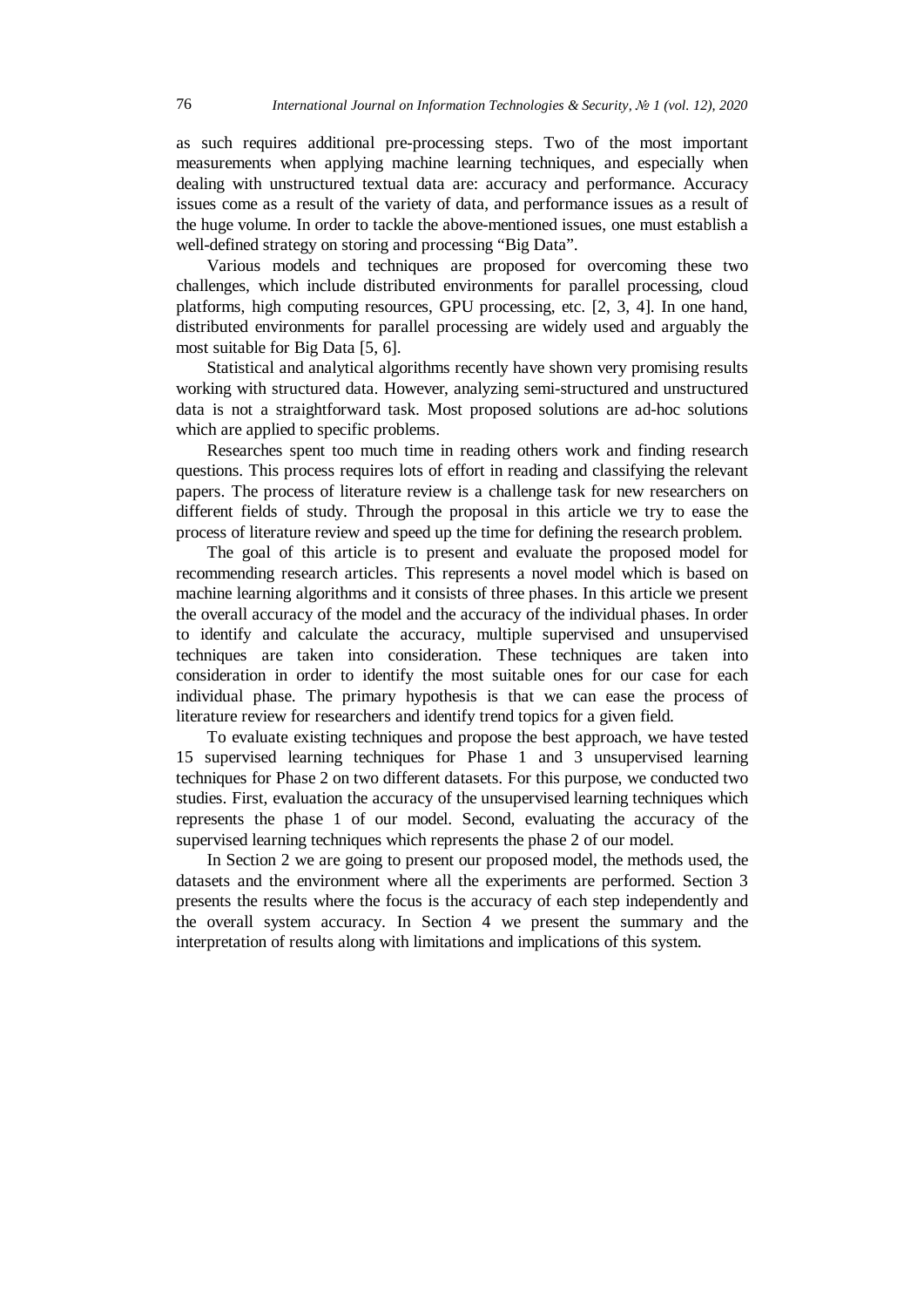# **2. METHODOLOGY**

To resolve the problem triggering the research, a suitable plan of actions must be established and then carried on. This section introduces the chosen research strategy, and the specific scientific techniques for data collection. Subsequently, application of the method and research ethics are described. This research, in terms of strategy, follows the experiment approach. ("An experiment is an empirical investigation under controlled conditions designed to examine the properties of, and relationships between, specific factors" [15, p. 74].

## **2.1. Proposed Model**

The model that we propose is consisted of three phases. Phase 1 is used to generate clusters and label the clusters. Phase 2 is used to generate a model based on supervised learning techniques. Phase 3 for extracting trend topics for specific fields [13].

Phase 1 represents labelling the clusters (see Fig. 1). For each cluster keywords have been extracted. Based on the keywords a label or list of labels for the clusters are defined. The reason why labelling is needed is to construct a training dataset which is later used to generate a model based on supervised learning algorithms.



*Figure 1. Phase 1*

Phase 1 is completed now that the training dataset based on the generated clusters have been constructed. For the generated clusters there is a need to also store some metadata, such as: the distance between clusters, the number of clusters, the total number of papers per cluster. The outcomes from Phase 1 are: clusters, distance between clusters, centroids, similarity between papers, top words, outlier clusters.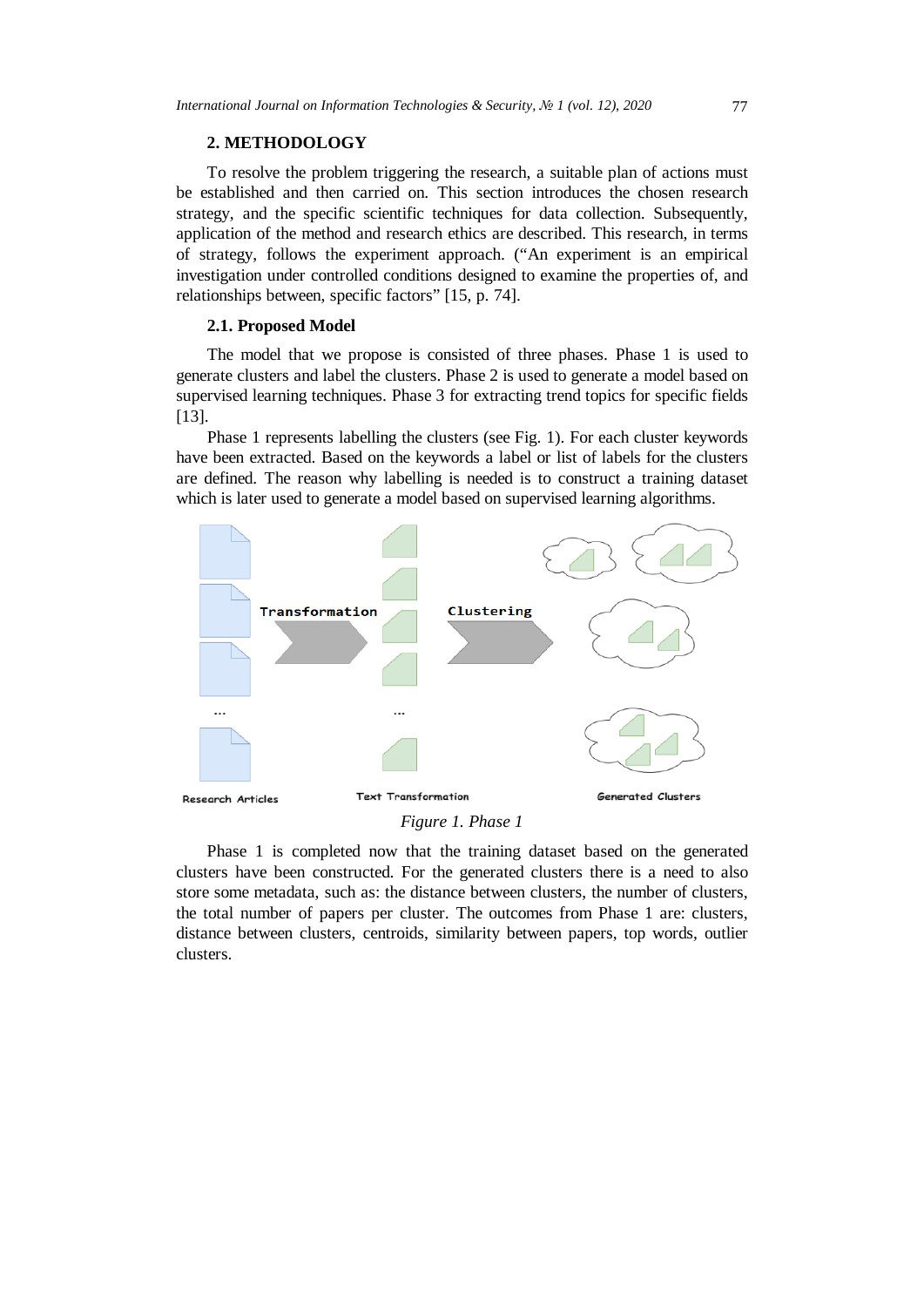There are several metrics for assessing the quality of a cluster. The wide range of proposed metric are divided into two categories, external evaluation and internal evaluation. When following the first approach, the clustering is evaluated based on external information such as class labels of the clustered objects. Metrics that belong to this category, compare the results of the algorithms to the actual classes. One simple approach would be to count the number of correctly assigned objects and divide by the total number of clusters. This metrics is known by the name Purity.

When following the second approach, the clustering is evaluated based on the data that was used for clustering. Metrics in this category assess the intra-cluster and inter-cluster distances. An example of such a measure is Dunn Index [7, 8].

In our case, the model relies on the second approach, specifically Dunn Index approach, meaning that the clustering is evaluated based on the data that was used for clustering and no other external information is used.

$$
DI = \frac{\min \delta(c_i, c_j)}{\max \Delta k} \tag{1}
$$

In our proposed model, one of the challenges is the number of clusters. We must identify the right number of k value. Our goal is to detect the optimal number of clusters, in order to ensure high performance on the final phase (recommendation phase). To do so, we rely on the silhouette analysis technique which is a measure of how close each point in one cluster is to the points that belong to another cluster. This measure takes values in the range [-1, 1]. A value of 1 would indicate that an object (point) is far away from the neighboring clusters. Whilst a value of -1 would indicate that the object is very close to the neighboring clusters. Obviously, a desirable silhouette coefficient is the one that is closer to 1. In other words that would mean that the intra-cluster distances are minimized, and the inter-cluster distances are maximized, and we have found the right clusters.

In the case of k-means, k-means++ or k-medoids, we runned the algorithm with different number of values for "k", compute the silhouette coefficient for each iteration, and identify or report the clustering that produces the highest average Silhouette. The clustering that produces the highest average Silhouette will represent the best value of "k". In the case of hierarchical clustering, you can choose a view of the dendrogram that provides the highest average Silhouette coefficient.

The outcome from the Phase 1 is n number of clusters. Where n is defined by the Silhouette coefficient. There are two type of clusters which are generated as result of Phase 1, 1) the valid clusters and 2) the outlier clusters. The outlier clusters are the clusters which do not pass the threshold of 25 percentile of the total articles for each cluster. This number is as result of lab experiments with Phase 1 and manual validations of the generated clusters.

The outlier clusters are in special interest for our case. These cluster can represent novel fields of research for a group. In addition to finding these novel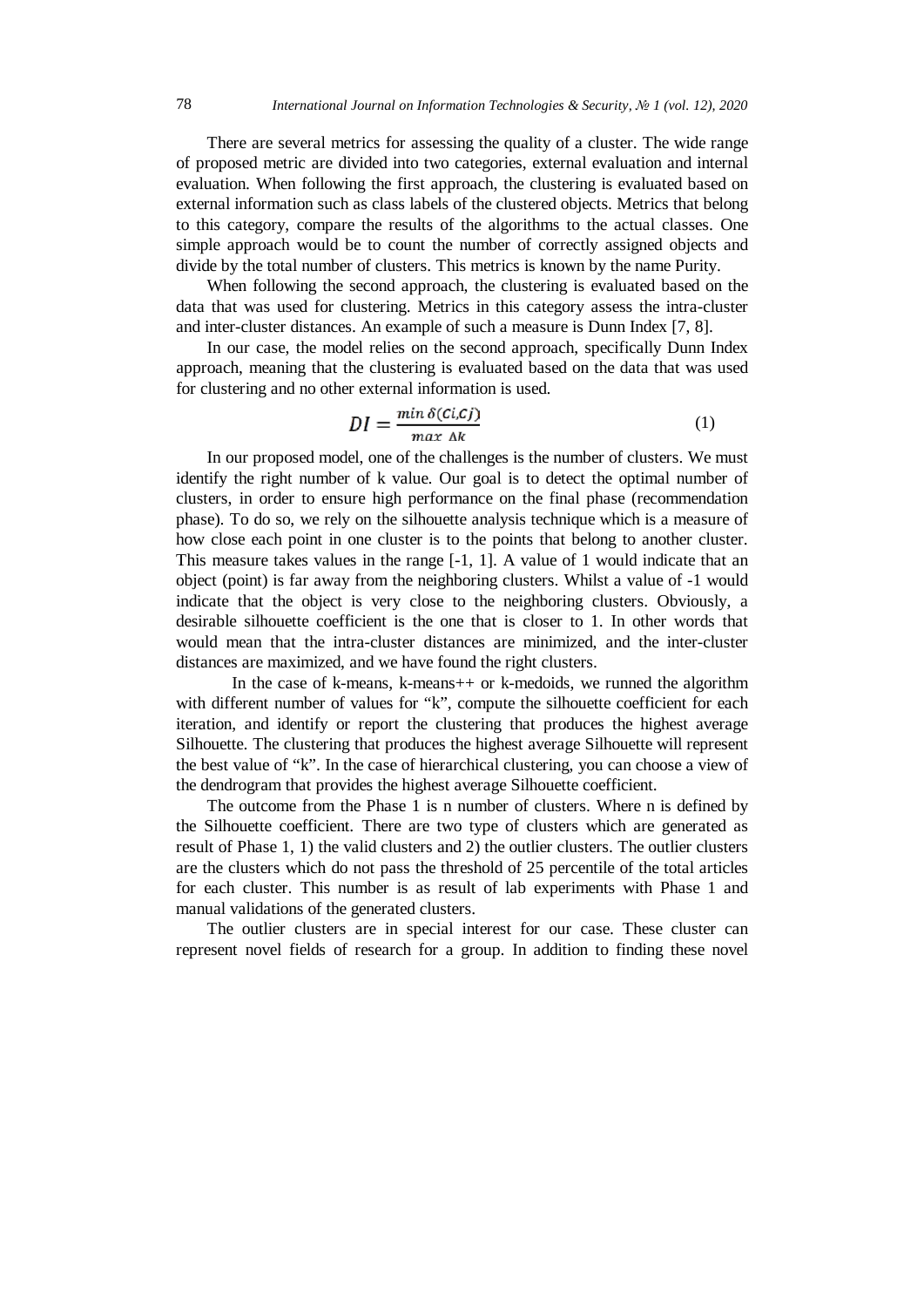fields, additional metadata needs to be added in order to identify them, like year of publication, references, journal and the similarity with other valid clusters. In contrast to this, there are also outlier clusters which can be ignored, since they contain very few articles in their group (e.x. 1-5 articles) and they do not represent any useful information, except noise from the input dataset.

#### **2.2. Phase 2**

In the second phase (Fig. 2), a Supervised Learning Technique is used to generate a model based on the training dataset. Crucial about this phase is to choose between various supervised learning algorithms. The training dataset is used as basis for the recommendation system on our research work. The initial results are used to identify the most relevant research articles based on a research interest. The number of recommended research articles depends on the research field and research interest.



*Figure 2. Phase 2*

The result of Phase 2 is a model based on the training set generated from Phase 1. The Model can be a Decision Tree, Probabilistic Model, Centroids, Neural Network. The aim of our approach is to select the most efficient model based on the literature review and the experiments. This model helps us to: 1) classify new research articles based on their content, 2) recommend research articles based on some search criteria, and 3) query the input dataset for potential research gaps and trend research fields recently.

#### **2.3. Datasets**

Two datasets were used to test and evaluate the proposed model. First a sample data from a 36GB dataset with research articles in fields of, computer science, neuroscience and biomedical,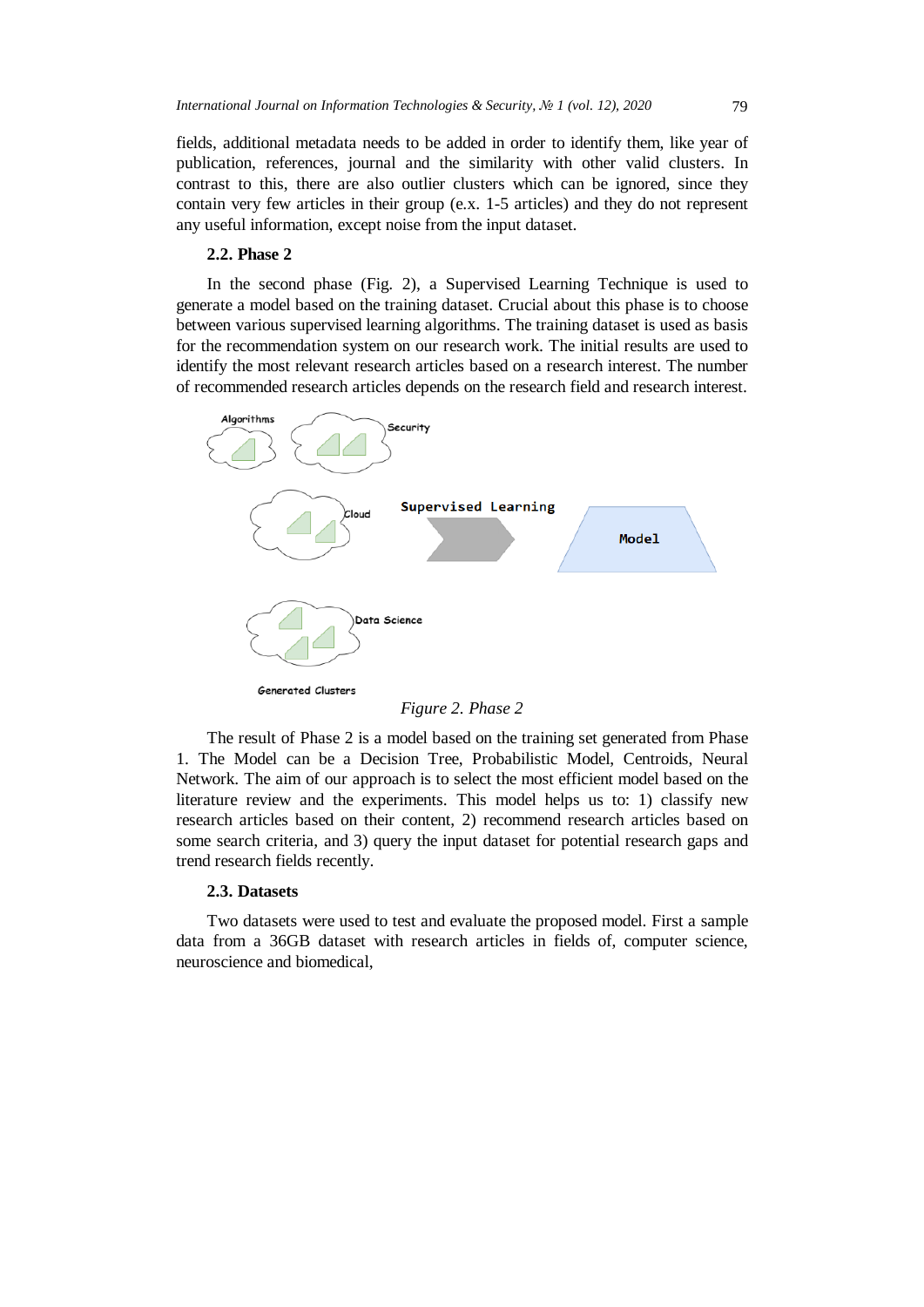Each article was represented by attributes: *id, title, abstract, authors, inCitations, outCitations, year, venue, journalName, journalVolume and sources*. This dataset is used for evaluation the Phase 1 from the model. Second a dataset with 15000 papers in fields of Natural Language Processing, Computer Vision, Methodology, Playing Games, Medical, Graphs and Speech. In Table 1 we present the number of papers for each category.

|                |                                    | Table 1. Dataset organization |  |  |  |  |
|----------------|------------------------------------|-------------------------------|--|--|--|--|
| No.            | Category                           | # of papers                   |  |  |  |  |
|                | <b>Computer Vision</b>             | 4872                          |  |  |  |  |
| $\mathfrak{D}$ | <b>Natural Language Processing</b> | 2900                          |  |  |  |  |
| 3              | Medical                            | 367                           |  |  |  |  |
| $\overline{4}$ | Graphs                             | 598                           |  |  |  |  |
| 5              | <b>Playing Games</b>               | 213                           |  |  |  |  |
| 6              | Speech                             | 305                           |  |  |  |  |
| 7              | <b>Time Series</b>                 | 325                           |  |  |  |  |
| 8              | Audio                              | 88                            |  |  |  |  |
| 9              | <b>Robots</b>                      | 170                           |  |  |  |  |
| 10             | <b>Computer Codes</b>              | 192                           |  |  |  |  |

# **3. RESULTS**

#### **3.1. Phase 1**

First, Dataset 2 was used to measure: (1) the accuracy of the clustering for the K-Means – Table 2 and Fig. 3; (2) the execution time and the impact from the data size – Table 3; (3) efficiency of the silhouette coefficient for the measuring the best split – Table 4; (4) the comparison and the impact of the text representation models on this phase.

*Table 2. Phase 1 Unsupervised Learning Accuracy*

|                                                                     | 2 classes | 3 classes | 4 classes | 5 classes | 6 classes | 7 classes |
|---------------------------------------------------------------------|-----------|-----------|-----------|-----------|-----------|-----------|
| TF                                                                  | 83.4      | 90.3      | 68.2      | 70.1      | 65        | 64.3      |
| <b>TF-IDF</b>                                                       | 93.9      | 95.2      | 74.8      | 77.4      | 70.5      | 71.3      |
| TF-IDF and Pre-<br>Processing                                       | 94.2      | 95.5      | 73.2      | 78.2      | 70.5      | 73.2      |
| TF-IDF, Pre-<br>Processing and<br>Title+ (more weight)<br>on Title) | 94.2      | 95.5      | 73.2      | 78.2      | 70.5      | 73.2      |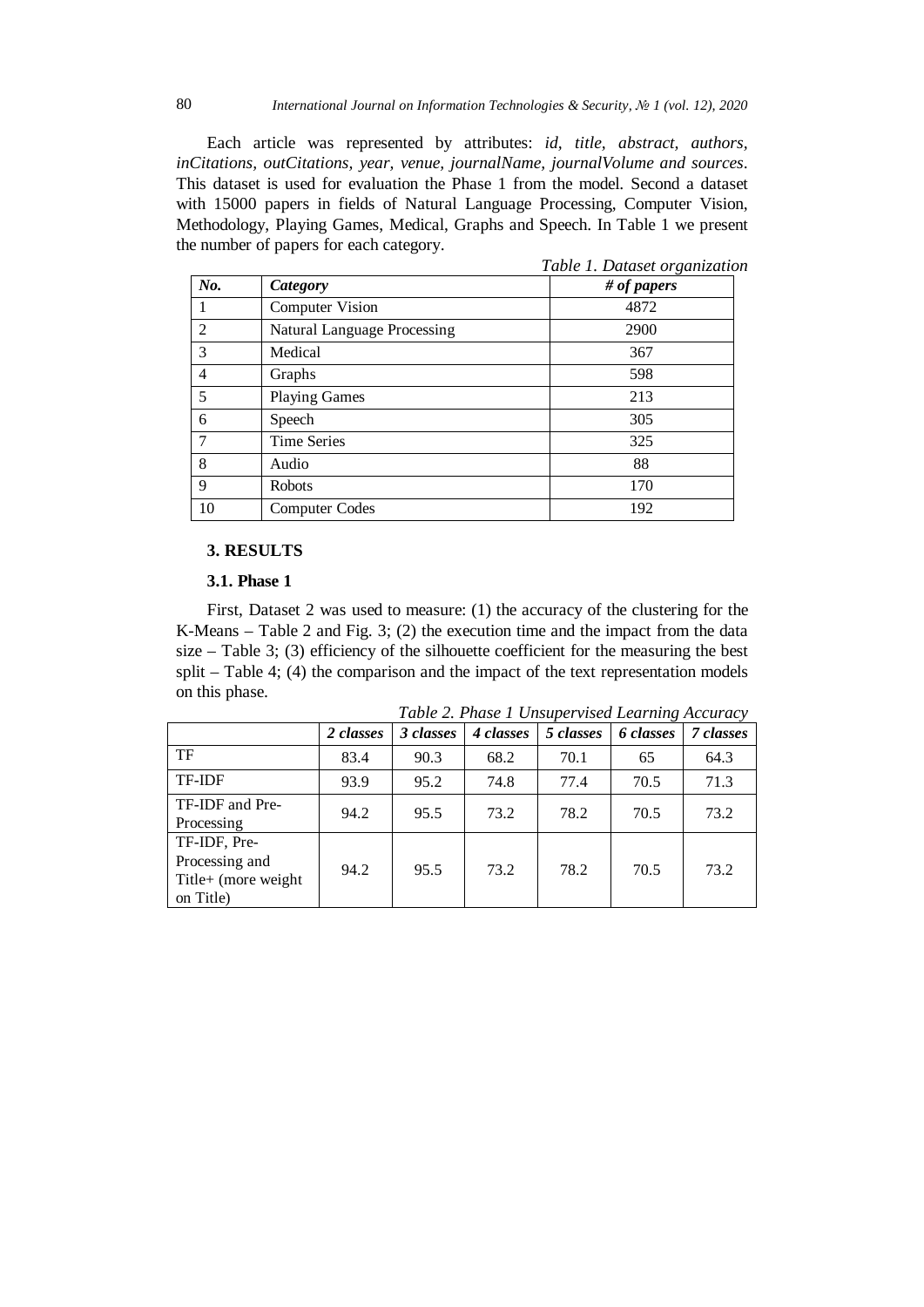

*Figure 3. Phase 1 Clustering Accuracy*

|                                          | Table 3. Phase 1 Unsupervised Learning Execution Time in seconds |           |           |           |           |                 |  |  |
|------------------------------------------|------------------------------------------------------------------|-----------|-----------|-----------|-----------|-----------------|--|--|
|                                          | 100                                                              | 200       | 1000      | 5000      | 10000     | $>$ 20000       |  |  |
|                                          | documents                                                        | documents | documents | documents | documents | documents       |  |  |
| TF                                       | 1.925                                                            | 2.176     | 14.296    | 84.522    | 171       | Memory<br>Error |  |  |
| <b>TF-IDF</b>                            | 1.364                                                            | 2.043     | 22.611    | 92.312    | 195       | Memory<br>Error |  |  |
| TF-IDF and<br>Pre-Processing             | 3.313                                                            | 3.959     | 27.815    | 115       | 210       | Memory<br>Error |  |  |
| TF-IDF, Pre-<br>Processing and<br>Title+ | 3.313                                                            | 3.959     | 30.154    | 120       | 223       | Memory<br>Error |  |  |

*Table 4. Efficiency of Silhouette Coefficient (input: 7 clusters)*

|                           | 2 clusters | 3 clusters | 4 clusters | 5 clusters | 6 clusters | clusters |
|---------------------------|------------|------------|------------|------------|------------|----------|
| Silhouette<br>Coefficient | 0.0512     | 0.0626     | 0.0725     | 0.0804     | 0.0893     | 0.0972   |

To give an illustration we performed the same experiments on a sample data from Dataset 1, where only 10000 random selected papers were included. From this experiment in total 37 clusters were generated, where 26 clusters were valid clusters and 11 were outlier clusters – see Table 5.

|  | Table 5. Generated clusters from Dataset 1 |  |  |  |  |
|--|--------------------------------------------|--|--|--|--|
|--|--------------------------------------------|--|--|--|--|

| <b>Number of clusters</b> | <b>Valid clusters</b> | <b>Outlier clusters</b> |  |
|---------------------------|-----------------------|-------------------------|--|
|                           |                       |                         |  |

The top 6 clusters are presented in the following Table 6.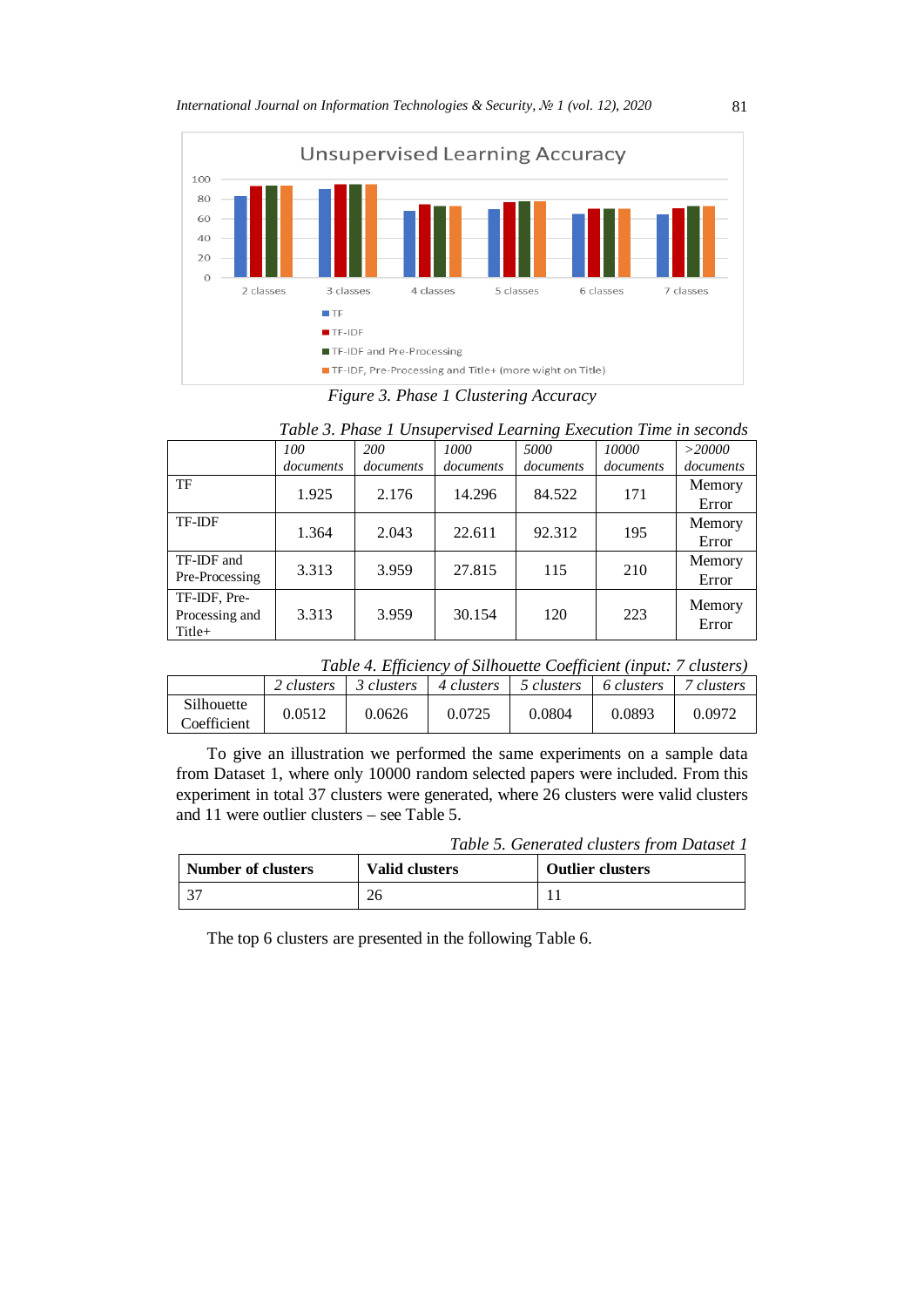| <b>Cluster</b> | Papers in cluster | <b>Top keywords</b>                        |
|----------------|-------------------|--------------------------------------------|
| Cluster 1      | 1257              | Health, disease, medical, evaluation       |
| Cluster 2      | 759               | Treatment, brain, therapy, blood           |
| Cluster 3      | 364               | Patients, risk, cancer, compared           |
| Cluster 4      | 350               | Cell, human, cancer, tumor, DNA            |
| Cluster 5      | 312               | System, information, query, strategy, user |
| Cluster 6      | 171               | Algorithm, paper, image, detection         |

*Table 6. Top Generated Clusters from Dataset 1*

## **3.2. Phase 2**

For the Phase 2 Dataset 2 was used to measure: 1) accuracy of the generated model, 2) the execution time. The following results present an evaluation for phase 2 of our proposed model. For these experiments we have used the dataset 2. The reason why dataset 2 was chosen is because they are already categorized and allow us to estimate the accuracy of different supervised learning techniques. The result showed that different machine learning techniques can lead on different results for textual data. The assessments from Table 7 are graphically interpreted in Fig. 4. Table 8 represents the average accuracy for each technique.

|                         | 2 classes | 3 classes | 4 classes | 5 classes | o<br>6 classes | 7 classes |
|-------------------------|-----------|-----------|-----------|-----------|----------------|-----------|
|                         |           |           |           |           |                |           |
| Random<br>Forest        | 0.927     | 0.959     | 0.898     | 0.908     | 0.919          | 0.864     |
| <b>SVM</b>              | 0.872     | 0.891     | 0.829     | 0.844     | 0.851          | 0.796     |
| Logistic<br>Regression  | 0.854     | 0.891     | 0.813     | 0.853     | 0.860          | 0.796     |
| Decision Tree           | 0.872     | 0.931     | 0.835     | 0.866     | 0.864          | 0.823     |
| K-Neighbors<br>$(k=5)$  | 0.890     | 0.897     | 0.781     | 0.655     | 0.300          | 0.233     |
| K-Neighbors<br>$(k=15)$ | 0.872     | 0.877     | 0.851     | 0.825     | 0.800          | 0.759     |
| K-Neighbors<br>$(k=30)$ | 0.872     | 0.884     | 0.835     | 0.857     | 0.860          | 0.793     |
| K-Neighbors<br>$(k=50)$ | 0.836     | 0.918     | 0.840     | 0.844     | 0.860          | 0.812     |
| Naïve Bayes             | 0.781     | 0.870     | 0.691     | 0.591     | 0.593          | 0.484     |

*Table 7. Phase 2 Supervised Learning Accuracy*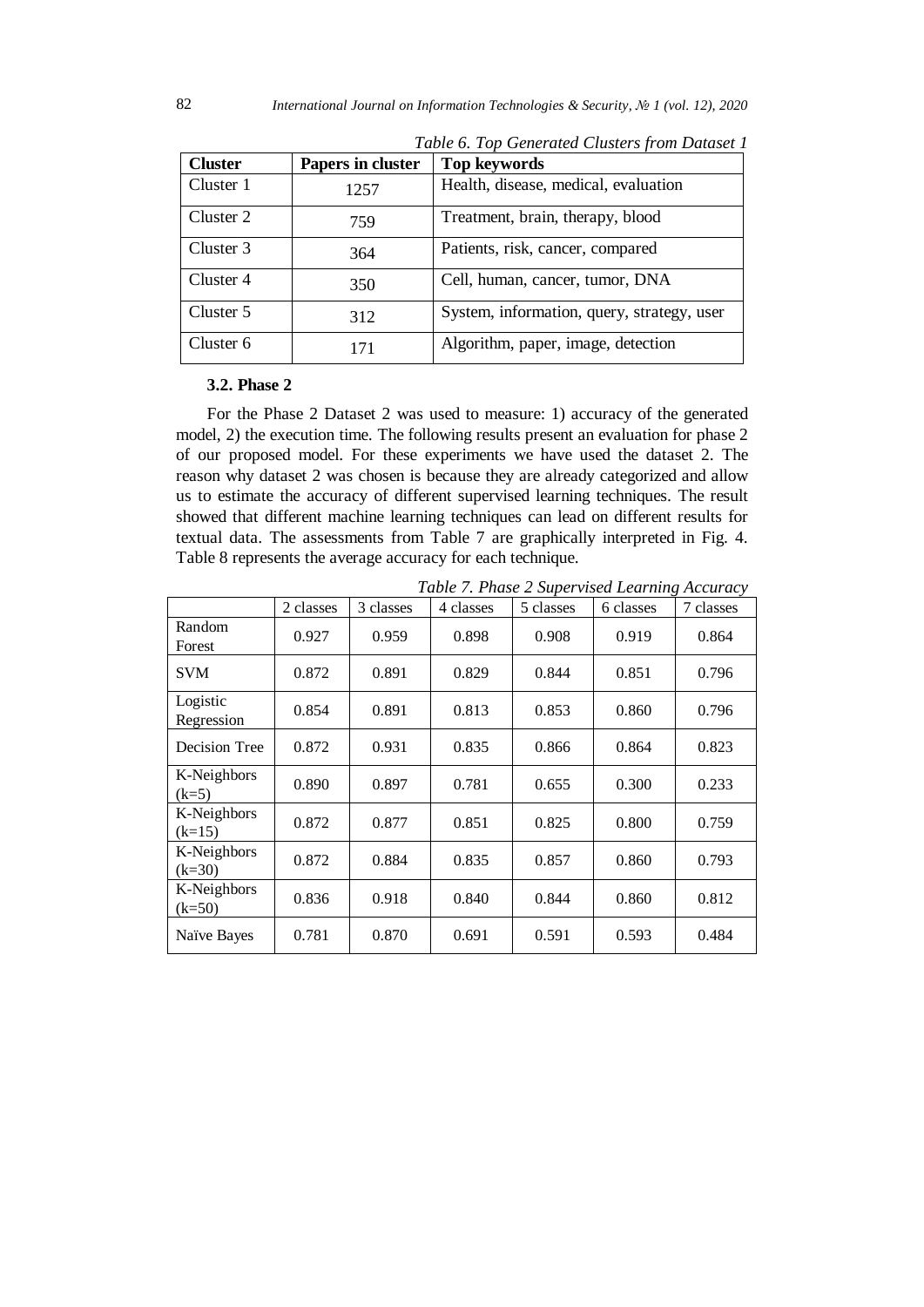

*Figure 4. Phase 2 Supervised Learning Accuracy*

| #  | Technique            | <b>Accuracy</b> |
|----|----------------------|-----------------|
|    | Random Forest        | 0.86            |
| 2  | <b>SVM</b>           | 0.79            |
| 3  | Logistic Regression  | 0.79            |
| 4  | K-Neighbors $(k=5)$  | 0.23            |
| 5  | K-Neighbors $(k=15)$ | 0.75            |
| 6  | K-Neighbors $(k=30)$ | 0.79            |
|    | K-Neighbors $(k=50)$ | 0.81            |
| 8  | Decision Tree        | 0.82            |
|    | Neural Network       |                 |
| 9  | 5 layers             | 0.75            |
|    | 100 epochs           |                 |
| 10 | Naïve Bayes          | 0.48            |

|  |  |  |  |  | Table 8. Phase 2 Supervised Learning Average Accuracy |  |  |  |
|--|--|--|--|--|-------------------------------------------------------|--|--|--|
|--|--|--|--|--|-------------------------------------------------------|--|--|--|

## **4. DISCUSSION**

In this article we investigated whether a hybrid model based on unsupervised and supervised learning techniques can help researches find relevant articles, identify easier the trend topics and ease the process of the literature review. Our experiments addressed the questions whether 1) the unsupervised learning technique can efficiently generate group of relevant articles by taking into consideration only the title and the abstract of the article, 2) using supervised learning techniques we can generate models which are high accurate on textual data and 3) we can identify trend topics in a given cluster by applying hierarchical clustering and LDA topic modelling. The goal of this research was to evaluate and compare different machine learning techniques for each phase and identify the most accurate ones for our case.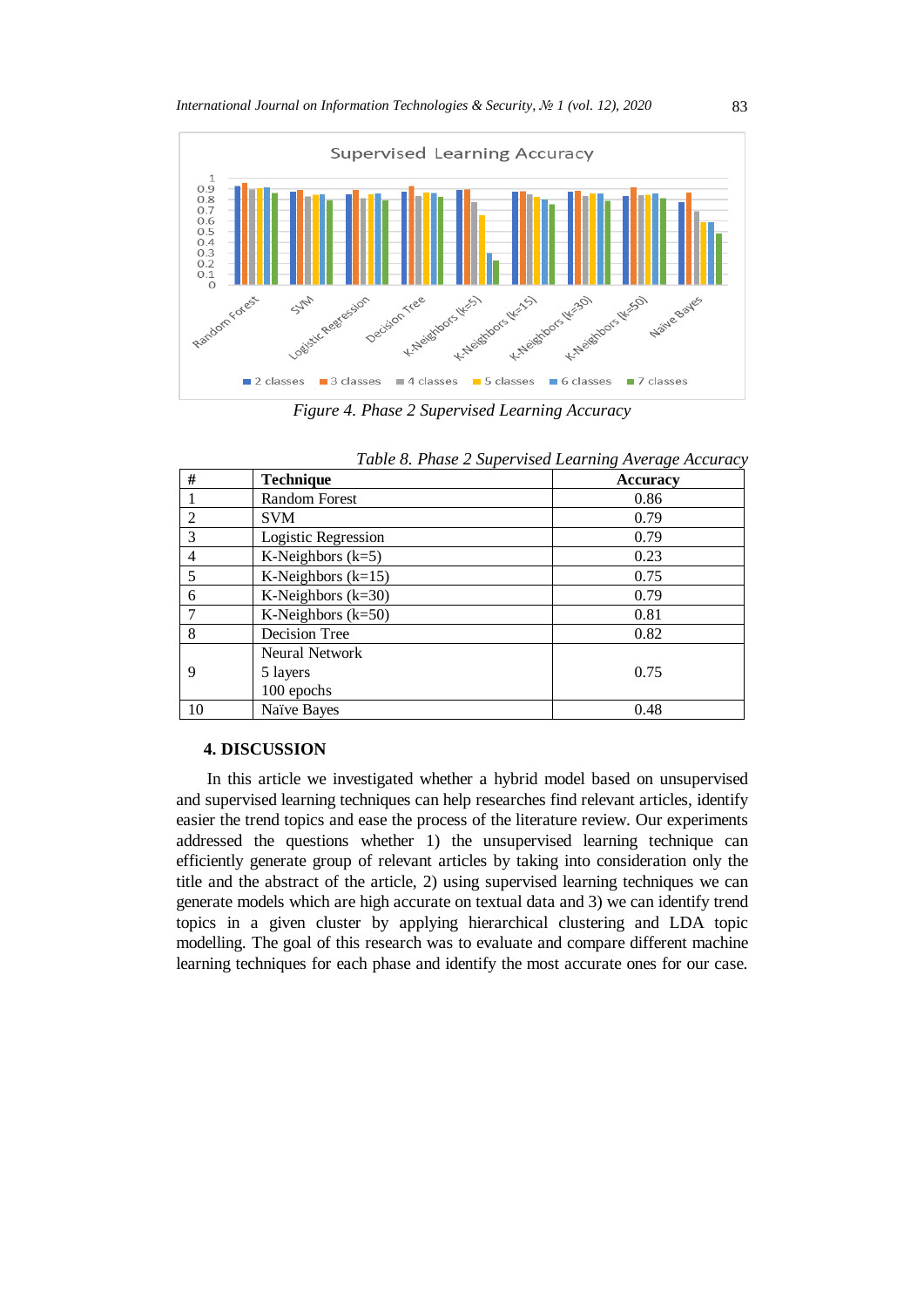In line with our hypothesis, these results showed that the proposed model can help on easing the process of literature review, but not completely automate it.

Our findings converge with previous findings for Phase 1 (generating the clusters) [9] [10], and with previous findings for the accuracy for Phase 2 (generating the model) [11]. The outcomes in accuracy for Phase 1 and Phase 2 were expected since multiple studies have been performed on different textual datasets where the results were promising. Contrary to the approach used in [12] our research shows that we can recommend research articles also without taking into the consideration the user preferences, activity at all. It can be applied to any dataset without having user or historical data.

Our findings offer a novel perspective to apply/build recommendation system on any dataset of research articles, at different size and at different field of study. You can combine multiple fields in a single dataset and still extract useful information for your research interest. Taken together, our findings on the accuracy and execution time for Phase 1 and Phase 2, and the findings of previous studies point towards that the >85% can be achieved using this approach. Our findings advance our understanding that the application of machine learning can help new researches find relevant articles easier and identify the research gap faster.

Our study has two main limitations. The most important limitation is the size of the initial dataset. If the size of the dataset is big, and you are dealing with a big data problem, then this approach will not be able to completely handle all the phases and provide the expected results. For big datasets, additional enhancements are required on the model to make sure the processing can be done in parallel and distributed fashion. Another limitation is the quality of the input dataset. If the quality of the input dataset is not high this model will not be able to provide helpful end results. Through this approach we are not able to distinguish between a high qualitative and low qualitative input dataset.

#### **5. CONCLUSION**

In this article we presented and evaluated a model for easing the process of literature review and extracting trend topics from a given dataset of research articles. The results of the three studies showed promising results on accuracy for all the phases of the model. On the other hand, it resulted with increase on execution time and challenges when the dataset size is increasing. Taken together, this offers a novel perspective on recommending research articles, where the user profile or user activity is not taken to consideration.

Future research may extend this work by enhancing the model and removing the limitations on the size of the input dataset. Adding the capabilities for parallel processing on distributed environment. In addition to this, for future we are also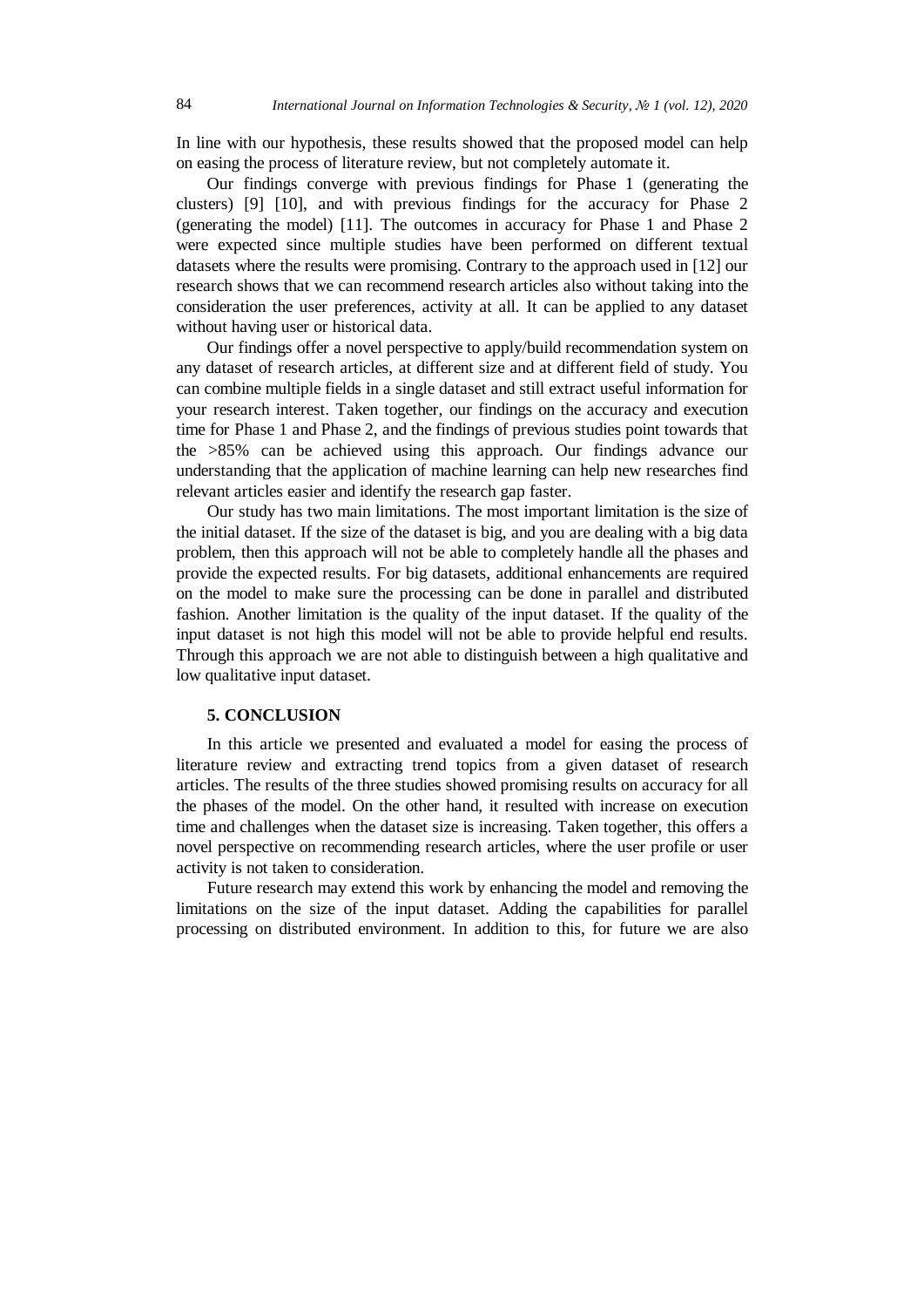taking into consideration the capability of feeding the model with new research articles and extending/adapting the model and clusters after some period of time.

## **REFERENCES**

- [1] F. K. Putri and J. Kwon, "A Distributed System for Finding High Profit Areas over Big Taxi Trip Data with MognoDB and Spark" in *IEEE International Congress on Big Data (BigData Congress)*, Honolulu, HI, USA, 2017, pp. 533-536.
- [2] C.-S. Kim and S.-B. Son, "A Study on Big Data Cluster in Smart Factory using Raspberry-Pi" in *IEEE International Conference on Big Data (Big Data)*, Seattle, WA, USA, USA, 2018, pp. 5350-5362.
- [3] X. Zhang, "Enabling Effective Utilization of GPUs for Data Management Systems" in *IEEE 33rd International Conference on Data Engineering (ICDE)*, San Diego, CA, USA, 2017, pp. 1612-1615.
- [4] Y.-J. Lee, M. Lee, M.-Y. Lee, S. J. Hur and O. Min, "Design of a scalable data stream channel for big data processing" in *17th International Conference on Advanced Communication Technology (ICACT)*, Seoul, South Korea, 2015, pp. 537-540.
- [5] Sunil Kumar, Maninder Singh, "A novel clustering technique for efficient clustering of big data in Hadoop Ecosystem" in *Big Data Mining and Analytics,* **4** (vol.2), 2019, pp. 240-247.
- [6] A. B. Garay, G. P. Contreras and R. P. Escarcina, "A GH-SOM optimization with SOM labelling and dunn index" in *2011 11th International Conference on Hybrid Intelligent Systems (HIS)*, Melacca, Malaysia, 2011, pp. 572-577.
- [7] T. Gupta and S. P. Panda, "Clustering Validation of CLARA and K-Means Using Silhouette & DUNN Measures on Iris Dataset" in *2019 International Conference on Machine Learning, Big Data, Cloud and Parallel Computing (COMITCon)*, 2019, pp. 10-13.
- [8] F. Liu and L. Xiong, "Survey on text clustering algorithm -Research present situation of text clustering algorithm" in *2011 IEEE 2nd International Conference on Software Engineering and Service Science*, Beijing, China, 2011, pp. 196-199.
- [9] X. Wang, "Text clustering based on the improved TFIDF by the iterative algorithm" in *2012 IEEE Symposium on Electrical & Electronics Engineering (EEESYM)*, Kuala Lumpur, Malaysia, 2012, pp. 140-143.
- [10] T. B. a. A. v. d. Bosch, "Recommending scientific articles using citeulike" in *Proc. 2008 ACM Conf. Recomm. Syst*, Lausanne, Switzerland, 2008, pp. 287- 290.